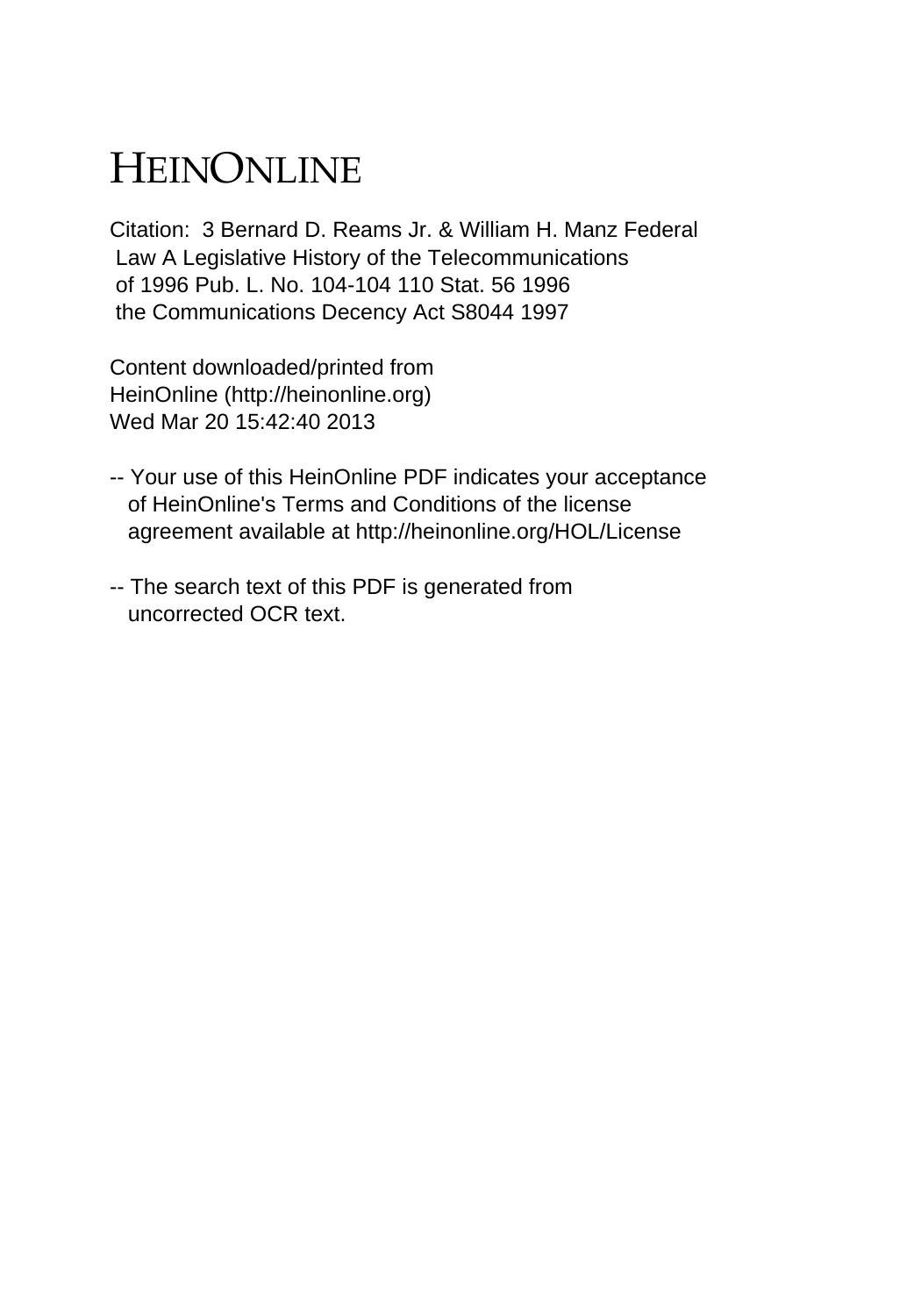"(4) DETERMINATION BY ATTORNET

ERAL,-<br>"(A) DETERMINATION,-Not later than 90<br>"(A) DETERMINATION,-Not later than 90 Any Actual method of the receiving an application made<br>ander paragraph (1), the Attorney General<br>shall issue a written determination with re-<br>spect to the authorization for which a Bell spect to the submitterial of which a Selli-<br>operating company or its subsidiary or affili-<br>ate has applied. In making such determina-<br>tion, the Attorney General ahall review the whole record.

"(B) APPROVAL.--The Attorney General<br>shall approve the authorization requested in shall approve the authorization requested in<br>any application submitted under paragraph<br>(1) only to the extent that the Attorney General finds that there is no substantial possibility that such company or its subsidiaries  $-1$ affiliates could use monopoly power in a telephone exchange or exchange access service market to impede competition in the<br>interLATA telecommunications service market<br>ket such company or its subsidiary or affili-<br>ate seeks to enter. The Attorney General shall deny the remainder of the requested Shall deny and ......<br>authorization."<br>"(C) PUBLICATION.

-Not later than 10 days  $en!$ 

### THURMOND (AND OTHERS) **AMENDMENT NO. 1265**

Mr. THURMOND (for himself, Mr. D'AMATO, and Mr. DEWINE) proposed an Denato, and mr. DENIRE) proposed and<br>amendment to amendment No. 1264<br>proposed by Mr. DORGAN to the bill S.<br>652, supra, as follows:

632, suppra, as follows:<br>
Compagne 22, strike "after" and all that follows through "tervices." on page 82,<br>
that follows through "tervices." on page 82, that sproved by the Commission and the<br>
line 2, and insert in lieu th

Ton mean 89, line 3, insert<sup>11</sup> and Attorney<br>General, steps: 10, insert<br>Ceneral, atter "Commission", and the Attorney<br>Ceneral state is a strike "hall" and insert<br>"on page 89, line 6, strike "Before" and all<br>that follows th sity, the Commission shall not consider the sity, the commission shall not consider the effect of such authorization on competition<br>in any market for which authorization is<br>sought."

On page 90, between lines 9 and 10, insert

On page 90, between lines 9 and 10, insert<br>the following:<br>"(C) APPROVAL BY ATTORNEY GENERAL.—<br>The Attorney General may only approve the<br>authorization requested in an application<br>submitted under paragraph (1) if the Attor-<br> solution part of the request. If the Attorney<br>General does not approve an application<br>under this subparagraph, the Attorney General<br>eral shall state the basis for the denial of the<br>eral shall state the basis for the denial application.

appuration...<br>On page 90, line 12, strike "shall" and in-<br>sert in lieu thereof "and the Attorney General shall each".

eral shall each".<br>
Page 90, line 17, insert "or the Attorney<br>
General" after "commission".<br>
On page 90, line 19, insert "and the Attorney General" after "Commission".

On page 91, line 1; insert "or the Attorney<br>General" before "for indicial west-on"

On page 99, line is, atriba out "Commission<br>authorizes" and insert in lieu thereof "Commission<br>mission and the Attorney General authorize<sup>1</sup>

On page 99, line 18, insert "and the Attor-<br>ney General" after "Commission".

HOLLINGS (AND DASCHLE)<br>AMENDMENT NO. 1266

Mr. HOLLINGS (for himself and Mr. DASCHLE) proposed an amendment to the bill S. 652, supra, as follows: On page 53, after line 25, insert the follow-

 $10<sup>2</sup>$ Ing:<br>SEC. 107. COORDENATION FOR TELECOMMUNI-<br>CATIONS NETWORK-LEVEL DYTER-<br>DEERABILITY...

(a) IN GENERAL...-To promote nondiscrim-<br>inatory access to telecommunications net-<br>works by the broadest number of users and of communications products and ven lors services through-<br>
(1) coordinated telecommunications net-

vork planning and design by common car-<br>riers and other providers of telecommuni-<br>cations services, and<br>(2) interconnection of telecommunications

(a) interconnection of telecommunications<br>networks, and of devices with such networks,<br>to ensure the ability of users and informa-<br>tion providers to essentiesty and trans-<br>parently transmit and receive information<br>between  $\overline{\text{work}}$ 

works, the Commission may participate, in a mannited to consistent with its authority and practice prior to the date of enactment of this detection. Act, in the development by appropriate volutions to promote telecommunica

**In** this section, the term "telecomm in this section, the term "telecommunications network-level interoperability"<br>means the ability of 2 or more telecommuni-<br>cations networks to communicate and inter-

cations networks to communicate and inter-<br>act in concert with each other to exchange<br>information without degeneration.<br>(c) CoMMRSROW'S AUTEORTITY NOT LEM-<br>TED.-Nothing in this section shall be con-<br>strued as limiting the

structure the existing authority of<br>the Commission.<br>On page 68, line is, strike the commission.<br>quotation marks and the second period.<br>On page 68, between lines 13 and 14, insert<br>the following:<br>"(6) Acquisitrious: JORT VEG

NERSHIPS: JOINT USE OF FACILITIES.- "(A) LOCAL EXCHANGE CARRIERS.- No local

(A) DOCAL EXCHANGE CARRIERS ... TO DOCAL EXCHANGE CALIFATOR CAPITAL CHARGE CAPITAL THE OWNER ON OUR CAPITAL CHARGE CONTROL ON THE CONTROL ON THE CONTROL OF THE CONTROL ON THE CONTROL OF THE CONTROL OF THE CONTROL ON THE CO under common control with auch carrier<br>may purchase or otherwise acquire more<br>than a 10 percent financial interest, or any<br>management interest, in any cable operator<br>providing cable service within the local ex-<br>change carr

purchase or otherwise acquire, directly or in-<br>directly, more than a 10 percent financial interest, or any management interest, in any execution carrier providing telephone<br>schemes service within such cable operators franchise area.<br>toris franchise area.<br>"(C) JOBT VENTURE ....A local exchange

"(C) John" VENTURE...-A local exchange<br>carrier and a cable operator whose telephone<br>service area and cable franchise area, respectively. are in the same market may not<br>enter into any joint venture or partnership<br>to provide

"(D) EXCEPTION.-Notwithstanding "(D) EXCEPTION.-Notwithstanding sub-<br>paragraphs (A), (B), and (C) of this paragraphs (A), (B), and (C) of this paragraph, a local exchange carrier (with respect<br>to a cable system located in its telephone service area) and service in its cable framelise area) may ob-<br>tain a controlling interest in. management interest in, or enter into a joint venture or<br>interest in, or enter into a joint venture or partnership with such system or facilitie

"(ii) are outside an urbanized area, as de-<br>
"(ii) are outside an urbanized area, as de-<br>
The Census.<br>
"(E) WAIVER.—The Commission may waive<br>
the restrictions of auparaxysmapid (A), (B), or<br>
by cause of the nature of the

undue economic distress by the enforcement

undue economic distress of the concernier-<br>of such provisions,<br>"(ii) the system or facilities would not be<br>economically viable if such provisions were

enforced, or<br>"(iii) the anticompetitive effects of the univ and annually<br>composed transaction are clearly outweighed in the public interest by the probable effect<br>of the transaction in meeting the conven-<br>length of the community to be<br>denote and meets of the community to be served.

veu.<br>'(F) JOINT USE — Notwithstanding subpara "(F) Jorn russ—Notwithstanding subparameters are graphs (A), GB, and (C), a telecommunications carrier may obtain within such carrier delephone service area, with the concrete carrier contrene of the dealt operator on the end user in excess of the capacity that the<br>cable operator uses to provide its own cable<br>services. A cable operator that provides access to such portion of its transmission fact<br>clittes to one belecommunications carrier<br>cl

questing such access.<br>"(G) SAVINGS CLAUSE.-Nothing in this 

on a per-channel basis as of June 1, 1995, and ou a per-cumulation as a solution of the rest and the rest of the constant of the constant of the constant of the constant of the constant and in-

ming services offered by the carrier in that<br>area are comparable to the video programming services one red to the video program-<br>ming services provided by the unaffiliated<br>cable operator in that area.".<br>Con page 79, before line 12, insert the follow-

ing.<br>(3) LOCAL MARKETING AGREEMENT.—Nothing<br>contract to training the in this Act shall be construed to problem the continuation or renewal of any television local marketing agreement that is in effect on the date of enactment of this Act and that is in compliance with the Commission's regulations.<br>On page 88, line 4, strike "area," and insert

On page 88, 1186 7, SUITE 3, and there is the encoder that the enactment of the Telecommunications Act of 1995, whichever is earlier,".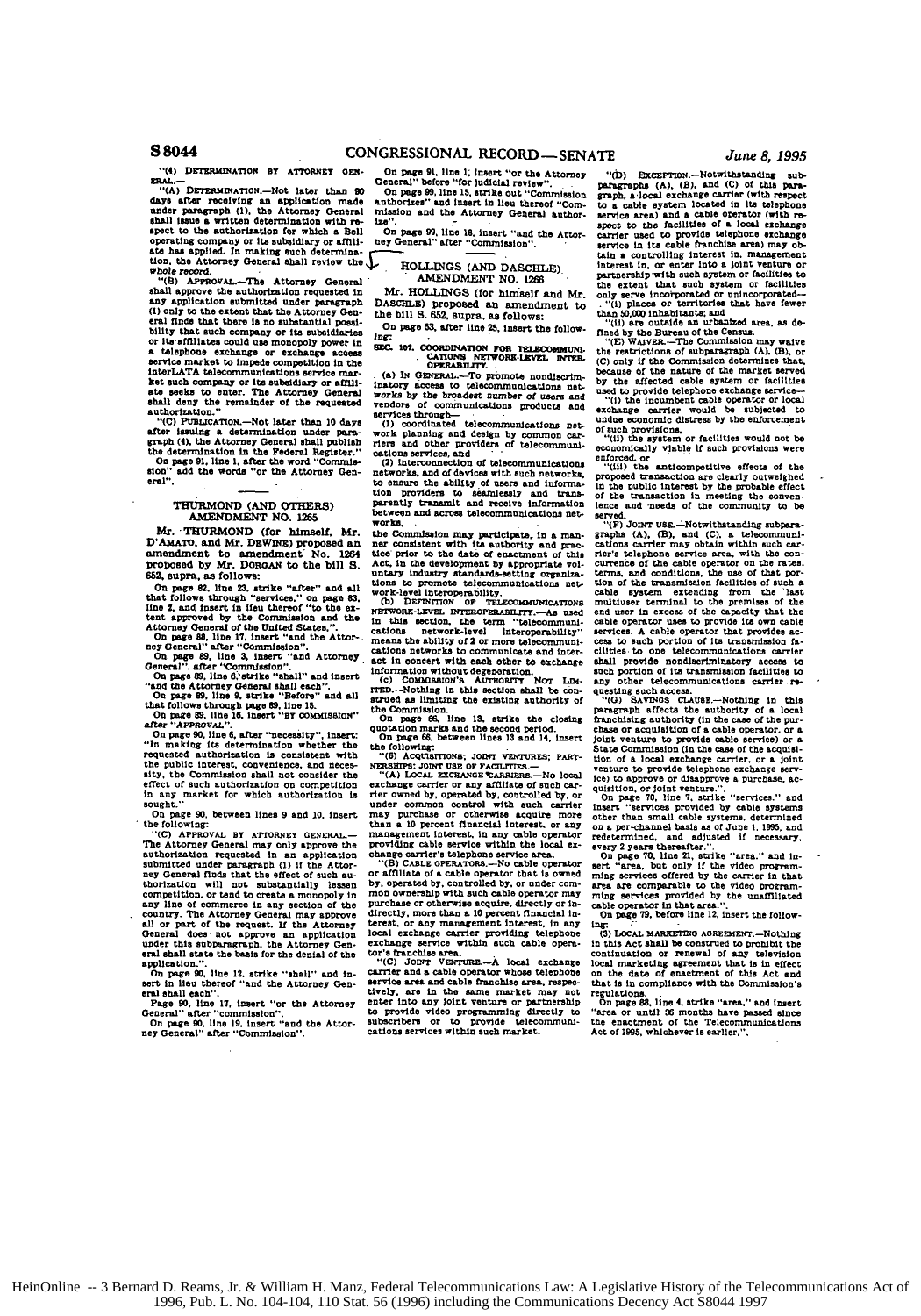### AUTHORITY FOR COMMITTEES TO **MEET MEET** June **8, 1995. at 10:00 a.m.,** In room 418 of the Russell Senate Office Building. coMMrrrEo **ON ARMED** SaRvIcEs The **PRESIDING** OFFICER. Without

Mr. **STEVENS.** Mr. President, **I** ask objection, It **is** so ordered. unanimous consent that the Commit- suscommirEE **ON** FORESTS **AND PUBLIC LAND** tee on Armed Services be authorized to **MANAOEMEb'r**

June 8, 1995, to conduct a hearing on fi-<br>nancial services trade negotiations. lations. lations.<br>The PRESIDING OFFICER. Without The PRESIDING OFFICER. Without

somewrigg of FINES Mr. STEVENS. Mr. STEVENS ME STEVENS. Mr. STEVENS. Mr. STEVENS. Mr. STEVENS. Mr. STEVENS. Mr. STEVENS. Mr. STEVENS. Mr. STEVENS. Mr. STEVENS. Mr. STEVENS. Mr. STEVENS. Mr. STEVENS. Mr. STEVENS. Mr. STEVEN **9.30 a.m., in room SD-215. Committee be permitted to meet on committee on Immigration, of the Thursday, June 8, 1995. beginning at Committee of the Judiciary, be author-9:30 a.m., in room SD-215, to conduct a ized to hold** hearing on the sarned income tax cred-<br>the session of the Senate on Thursday<br>it (EITC), and on the nominations of June 8, 1995, at 2:00 p.m., to consider S<br>John D. Hawke, Jr., Stephen G. 269.<br>Kellison, Marilyn Moon, Linda

**objection. it is so ordered.** *CONNETTER ON POREIGN BELATIONS ADDITIONAL STATEMENTS* 

Mr. STEVENS. Mr. President, I ask<br>unanimous consent that the Commit-<br>tee on Foreign Relations be authorized<br>to meet during the session of the Sen-<br>ate on Thursday, June 8, 1995, at 10:00<br>a.m.

The **PRESIDING** OFFICER. Without objection, it is so ordered.

**COMMITTEE ON INDIAN AFFAIRS**<br>Mr. STEVENS. Mr. President, I ask Mr. **STEVENS.** Mr. President, **I** ask unanimous consent that the Commit- tee on Indian Affairs be authorized to meet on Thursday. June **8, 1995.** beginning at **9:30** a.m., in room **485 of** the Russell Senate Office Building on **S.** 436. a **bill** to improve the economic con-436, a bill to improve the economic conditions and supply of housing in Native American communities **by** creating the Native **American** Financial Services

Organization, and for other purposes. The PRESIDING OFFICER. Without objection, it is so ordered.

**COMMITTEE ON LABOR AND HUMAN RESOURCES**<br>Mr. STEVENS, Mr. President, I aak Mr. **STEVENS.** Mr. President, **I** ask unanimous consent that the Commit- tee on Labor and Human Resources be authorized to meet for **a** hearing on **S. 673,** Youth Development Community Block Grant, during the session of the Senate on Thursday, June 8, 1995 at 9:30 Senate on Thursday, June 8, 1995 at 9:30 a.m.

The PRESIDING OFFICER. Without objection, it is so ordered.

**COMMITTEE ON VETERANS' AFFAIRS** 

**Mr. STEVENS.** Mr. President, the Committee on Veterans\* Affairs would

On page 88, line 5, after "carrier" insert like to request unanimous consent to "that serves greater than 5 percent of the na-hold a hearing on recent court decition's presubscribed access lines".<br>  $\uparrow$  sions affecting D Affairs regulations regarding veterans'

meet at 10 a.m. on Thursday, June 8. Mr. STEVENS. Mr. Fresident, I ask<br>1995, in open session, to receive testi- unanimous consent that the Sub-<br>mony on the situation in Bosnia. committee on Forests and Public Land<br>The PRES The PRESIDING OFFICER. Without Management of the Committee on En-<br>objection, it is so ordered.<br>COMMITTEE ON BANKING, HOUSING, AND URBAN permission to meet during the session<br>of the Senate on Thursday, June 8. **COMMITTEE ON BANKING, HOUSING. AND URBAN permission to meet during the session**<br>**AFAIRS** of the Senate on Thursday. June 8.<br>**Mr. STEVENS DOUTING THE SENATE ON THURSDAY CONSTANT CONSTANT ON THE SENATE ON THE SENATE O** 1995, for purposes of conducting a subunanimous consent that the Commit- committee hearing which is scheduled tee on Banking. Housing, and Urban to begin at 2:00 p.m. The purpose of Affairs be authorized to meet during this hearing is to review the Forest the session of the Senate on Thursday. Service's reinvention proposal and the June 8, 1995, to conduct a hearing on fi- proposed national forest planning regu-

nancial services trade negotiations. <br>
The PRESIDING OFFICER. Without<br>
objection, it is so ordered.<br>
objection, it is so ordered.<br>
COMMITTEE ON ARRIVER ON ARRIVER ON AMIGRATION

**BUDGET SCOREKEEPING REPORT**<br>• Mr. DOMENICI. Mr. President, I hereby submit to the Senate the budg-<br>et scorekeeping report prepared by the et scorekeeping report prepared **by the** Congressional Budget Office under **sec**tion 308(b) and in aid of section 311 of the Congressional Budget Act of 1974. as amended. This report meets the reas amements for Senate scorekeeping of section 5 of Senate Concurrent Resolution 32, the first concurrent resolution

on the budget for **198.** This report shows the effects of congressional action on the budget through June **7, 1995.** The estimates **of** budget authority, outlays, and reve-nues, which are consistent with the **technical and economic assumptions of** the concurrent resolution on the budg-<br>
et (H. Con. Res. 218), show that current<br>
level epending is below the budget reso-<br>
lution by \$5.6 billion in budget author-<br>
ity and \$1.4 billion in outlays. Current ity and \$1.4 billion in outlays. Current<br>level is \$0.5 billion on the revenue of the conduction floor in 1995 and below by \$9.5 billion<br>floor in 1995 and below by \$9.5 billion<br>timate of the deficit for purposes of<br>calcula **1995** of \$241.0 billion. Since my last report, dated May 22,

**1995.** Congress cleared for the Presi- dent's signature the **1995** emergency supplemental **and** rescissions **bill** (H.R.

**1158).** The President vetoed H.R. **1158;** therefore, since my last report there has been no action that affects the cur-<br>rent level of budget authority outlays or revenues.

*The* report follows:

**U.S. CONORESS, CONORESSIONAL BUDORF Orflore.**<br> **Hon. PETE DoMENICITION. Washington. DC. June 8. 1995.**<br> **Chaimunn. Convenittee on the Budget, U.S. Sen.**<br>
ate. Washington. DC.<br>
DEAR MR. CHAIRMAN: The attached report

DEXA MR. CHARMAN: The attached report<br>for fiscal year 1985 shows the effects of Con-<br>gressional action on the 1995 bucket and is<br>current through June 7, 1995. The estimates<br>of budget authority, outlays and revenues<br>are con

Since my last report, dated May 22, 1995,<br>
Congress cleared for the President's signa-<br>
ture the 1995 Emergency Supplementals and<br>
Rescissions bill (H.R. 1188). The President ve-<br>
toed H.R. 1188; therefore, there has been

## **THE** CURRENT **LEVEL** REPORT FOR **THE US. SENATE, FIS-CAL YEAR 1995. ID4TH CONGRESS, 15T SESSION, AS<br>
OF CLOSE OF BUSINESS JUNE 7, 1995<br>
<b>CAL YEAR OF BUSINESS JUNE 7, 1995**

|                                         | Betail res-<br>duties (N.<br>Con. Res.<br>2183 1 | Current<br><b>Septive</b> | Connel<br><b>Instituted</b><br>cadar atso-<br><b>Retires</b> |
|-----------------------------------------|--------------------------------------------------|---------------------------|--------------------------------------------------------------|
| 01-3100FT                               |                                                  |                           |                                                              |
| <b>Revenues:</b>                        | 1.233.7<br>12176                                 | 1,233.1<br>12162          | -11                                                          |
| 1995-99                                 | 977.7<br>54152<br>201.0                          | 978.2<br>s 405 P<br>239.0 | -1                                                           |
| Debt subject to limit                   | 4.965.1                                          | 4314.7                    | - 150 (                                                      |
| OT-BLOCKT                               |                                                  |                           |                                                              |
| Social Security Outlass.<br>$1995 - 99$ | 287.6<br>1526                                    | 287.5<br>15626            | -81<br>A                                                     |
| Social Security Revenues.<br>1995.99    | 360 S<br>.                                       | 3593<br>1999.9            | -9                                                           |

Reflects revised allocation under section 9(g) of H. Con. Res. 64 for the

gas included to encomplete and manually programs regaining annual<br>propriations even if the appropriations have not been made. The cur-<br>level of debt stanjartions <sup>2</sup> Corrent level repre<br>ets of *el* legislation **The ON-BUDGET CURRENT CURRENT CURRENT CURRENT CURRENT CURRENT CURRENT CURRENT CURRENT CURRENT CURRENT CURRENT** 

E ON-BUDGET CURRENT LEVEL REPORT FOR THE U.S.<br>SENATE, 104TH CONGRESS, 1ST SESSION, SENATE **CLOSE OF BUSINESS JUNE 7, 1995**<br>**CLOSE OF BUSINESS JUNE 7, 1995** 

**De sullices of dollars!** 

|                                                                                                  | <b>Budget</b><br>authority | <b>Outlans</b>        | <b>Breases</b> |
|--------------------------------------------------------------------------------------------------|----------------------------|-----------------------|----------------|
| ENACTED IN PREVIOUS<br><b>MOZZU</b>                                                              |                            |                       |                |
| <b>Rowmers</b><br>Permanents and other spending<br>Appropriation traisfation<br>Othertone moveds | $-250.027$                 | 151.TES<br>$-250.027$ | 978.466        |
| Tatal provinces an-<br>artu.                                                                     | 1,131,376                  | 1,213,952             | 978-066        |

S8045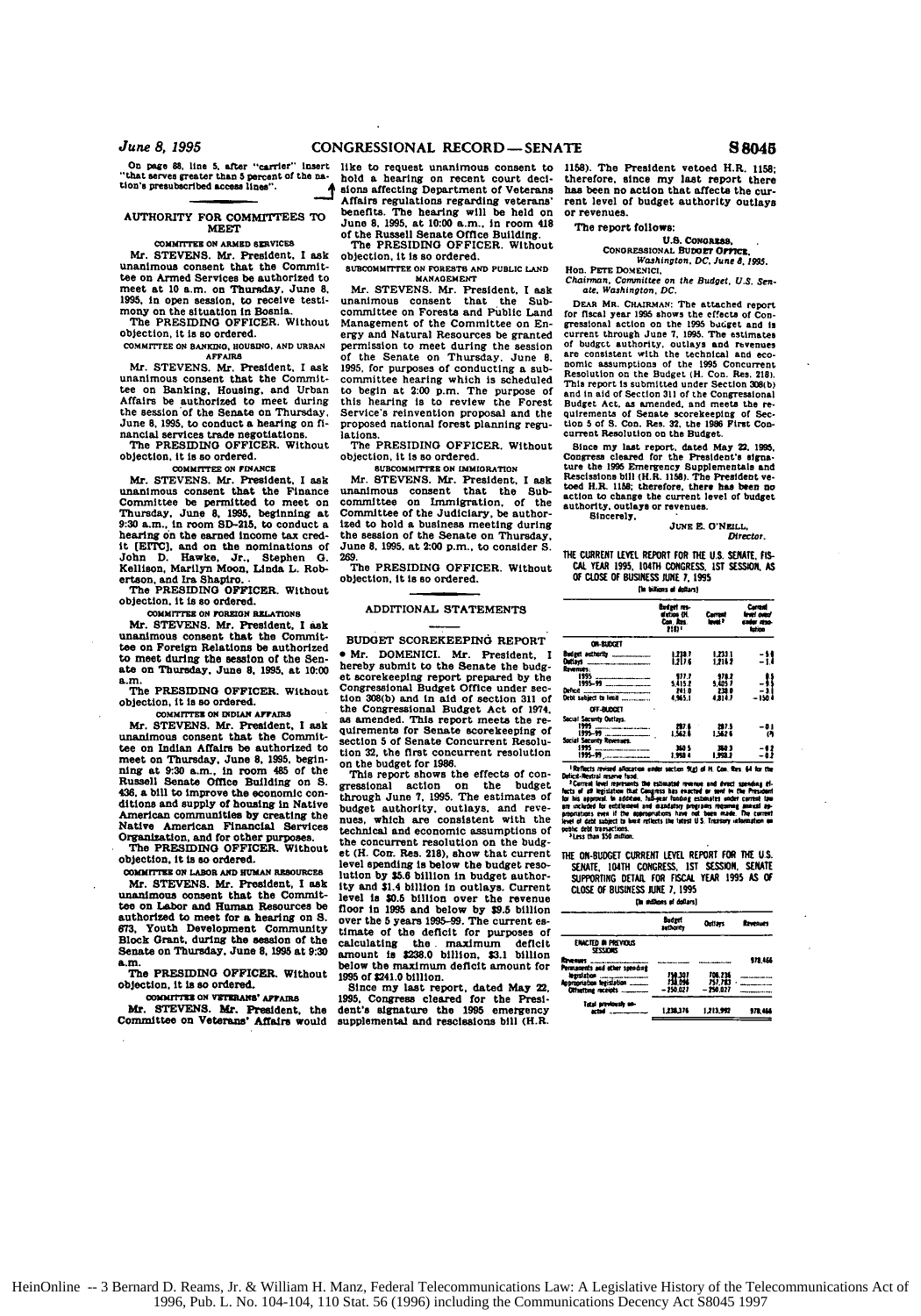HeinOnline -- 3 Bernard D. Reams, Jr. & William H. Manz, Federal Telecommunications Law: A Legislative History of the Telecommunications Act of 1996, Pub. L. No. 104-104, 110 Stat. 56 (1996) including the Communications Decency Act S8046 1997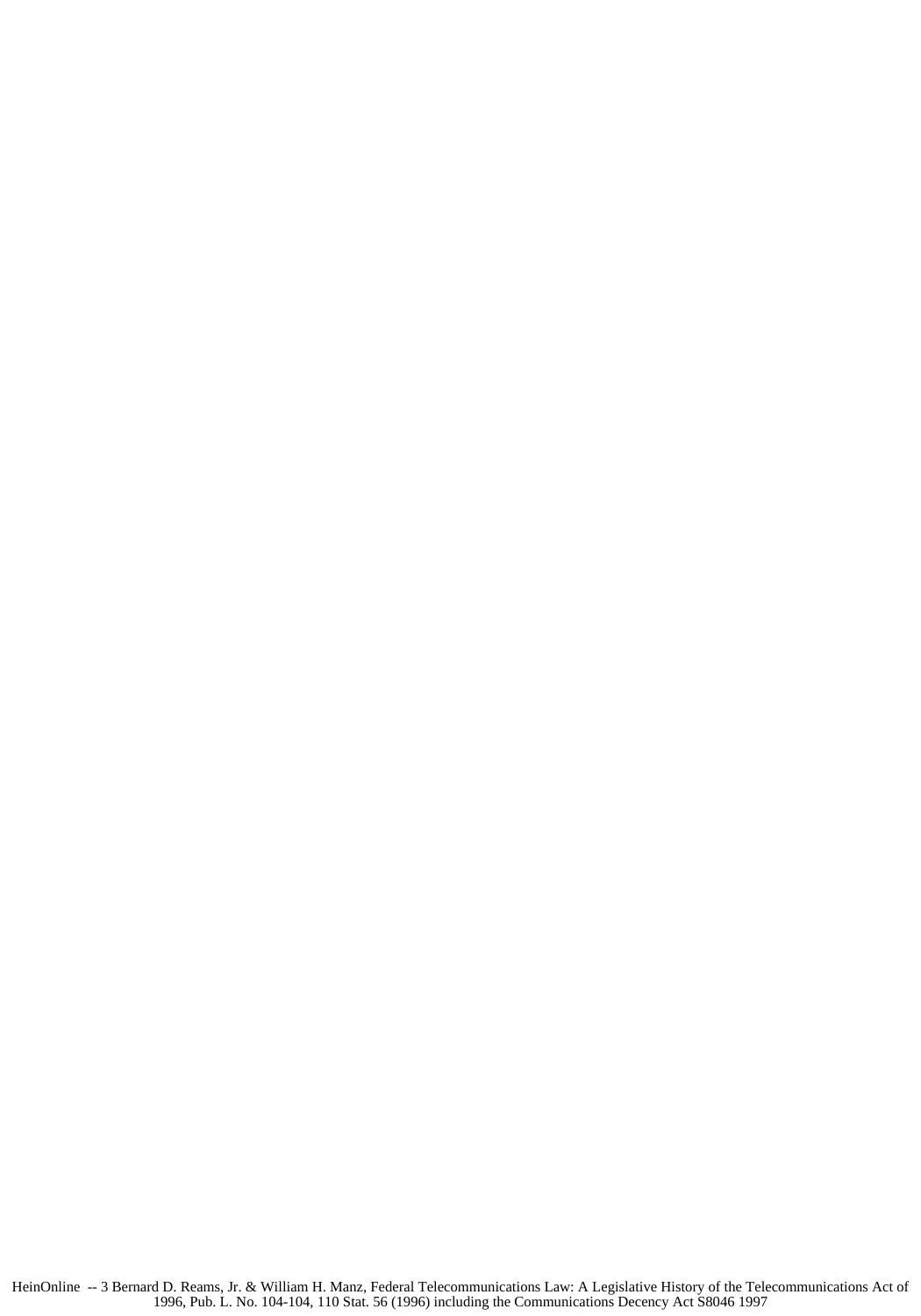Document No. **31**

 $\mathbf{r}$